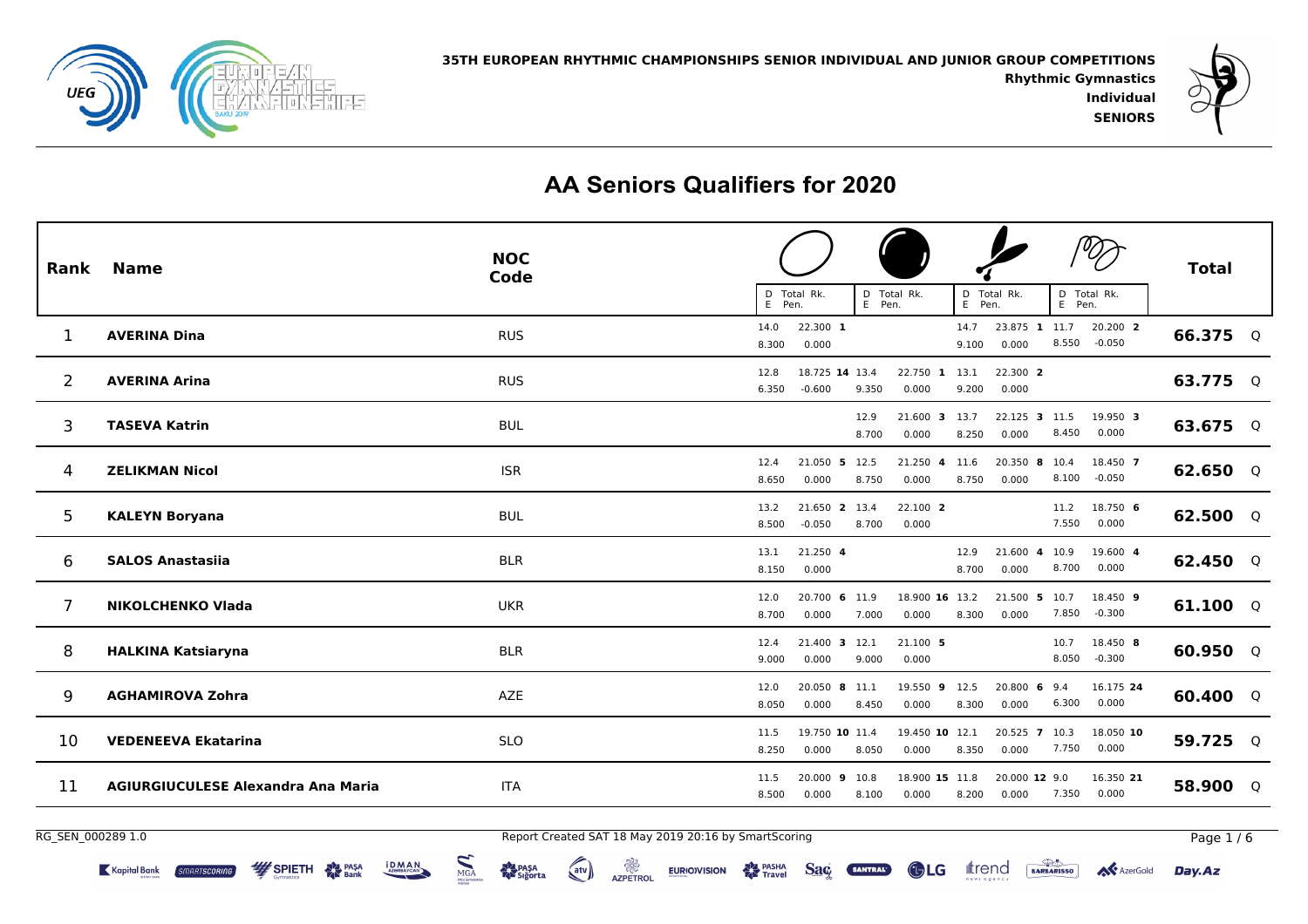



 **IndividualSENIORS**

Irend BARBARISSO

**AV** AzerGold

Day.Az

## **2019 European Games Qualifiers**

| Rank              | <b>Name</b>                    | <b>NOC</b><br>Code                                   | D Total Rk.                                 | D Total Rk.                      | D Total Rk.                         | D Total Rk.                 | <b>Total</b> |
|-------------------|--------------------------------|------------------------------------------------------|---------------------------------------------|----------------------------------|-------------------------------------|-----------------------------|--------------|
| 12                | <b>BALDASSARRI Milena</b>      | <b>ITA</b>                                           | E Pen.<br>17.600 28 11.8<br>11.7            | E Pen.<br>19.750 8 12.3          | E Pen.<br>20.000 13 10.6            | E Pen.<br>18.800 5          | 58.550 Q     |
|                   |                                |                                                      | 6.200<br>$-0.300$                           | 8.100<br>0.000                   | 0.000<br>7.700                      | 8.200<br>0.000              |              |
| 13                | <b>MAILAT Denisa Mihaela</b>   | ROU                                                  | 19.100 13 10.7<br>10.8<br>8.300<br>0.000    | 18.900 14 12.2<br>8.200<br>0.000 | 20.150 9 9.6<br>0.000<br>7.950      | 15.700 29<br>0.000<br>6.100 | 58.150 Q     |
| 14                | <b>MOUSTAFAEVA Kseniya</b>     | <b>FRA</b>                                           | 19.550 11 10.8<br>11.4<br>8.150<br>0.000    | 19.100 13 10.9<br>8.300<br>0.000 | 17.450 33 10.1<br>$-0.300$<br>6.850 | 17.650 11<br>0.000<br>7.550 | 56.300 Q     |
| 15                | POLSTJANAJA Jelizaveta         | LAT                                                  | 19.250 12 10.3<br>11.4<br>7.850<br>0.000    | 18.700 18 10.8<br>8.400<br>0.000 | 18.300 24 10.2<br>0.000<br>7.500    | 17.550 13<br>7.350<br>0.000 | 56.250 Q     |
| 16                | <b>ANO Maria</b>               | <b>ESP</b>                                           | 10.5<br>18.225 20 10.5<br>7.500<br>0.000    | 17.250 31 12.5<br>6.750<br>0.000 | 20.100 10 10.1<br>7.600<br>0.000    | 17.625 12<br>7.350<br>0.000 | 55.950 Q     |
| 17                | <b>BOLATAEVA Natela</b>        | GEO                                                  | 9.9<br>17.850 25 10.4<br>7.950<br>0.000     | 18.800 17 11.2<br>0.000<br>8.400 | 19.300 15 8.9<br>0.000<br>8.100     | 16.050 25<br>7.150<br>0.000 | 55.950 Q     |
| 18                | <b>PIGNICZKI Fanni</b>         | <b>HUN</b>                                           | 18.450 17 10.5<br>10.8<br>7.650<br>0.000    | 18.300 24 11.1<br>7.800<br>0.000 | 18.950 18 9.0<br>0.000<br>7.850     | 16.250 22<br>0.000<br>7.250 | 55.700 Q     |
| 19                | <b>VERDES Andreea Cristina</b> | ROU                                                  | 18.250 18 10.8<br>10.2<br>0.000<br>8.050    | 19.100 12 10.7<br>0.000<br>8.300 | 17.650 31 9.0<br>0.000<br>6.950     | 16.600 18<br>0.000<br>7.600 | 55.000 Q     |
| 20                | <b>HUDIS Veronika</b>          | AZE                                                  | 18.250 19 10.1<br>10.5<br>7.750<br>0.000    | 17.900 26 10.9<br>7.800<br>0.000 | 18.800 20 8.4<br>0.000<br>7.900     | 15.200 30<br>0.000<br>6.800 | 54.950 Q     |
| 21                | <b>KELAIDITI Eleni</b>         | <b>GRE</b>                                           | 17.875 24 11.4<br>10.6<br>7.550<br>0.000    | 18.550 20 11.7<br>0.000<br>7.150 | 18.500 21 10.1<br>0.000<br>6.800    | 17.150 15<br>7.050<br>0.000 | 54.925 Q     |
| 22                | <b>TELEGINA Yuliana</b>        | <b>ISR</b>                                           | 10.6<br>16.950 33 11.2<br>$-0.300$<br>6.650 | 19.350 11 10.9<br>0.000<br>8.150 | 18.300 25 10.0<br>7.400<br>0.000    | 17.250 14<br>7.250<br>0.000 | 54.900 Q     |
| RG SEN 000289 1.0 |                                | Report Created SAT 18 May 2019 20:16 by SmartScoring |                                             |                                  |                                     |                             | Page 2 / 6   |

o o poder<br>AZPETROL

 $\left(\begin{matrix}$ atv $\end{matrix}\right)$ 

**EURIOVISION PASHA**<br>Travel

Sac

SANTRAL

**CDLG** 

**iDMAN** 

**WE SPIETH AN PASA** 

Kapital Bank

*MARTSCORING* 

MGA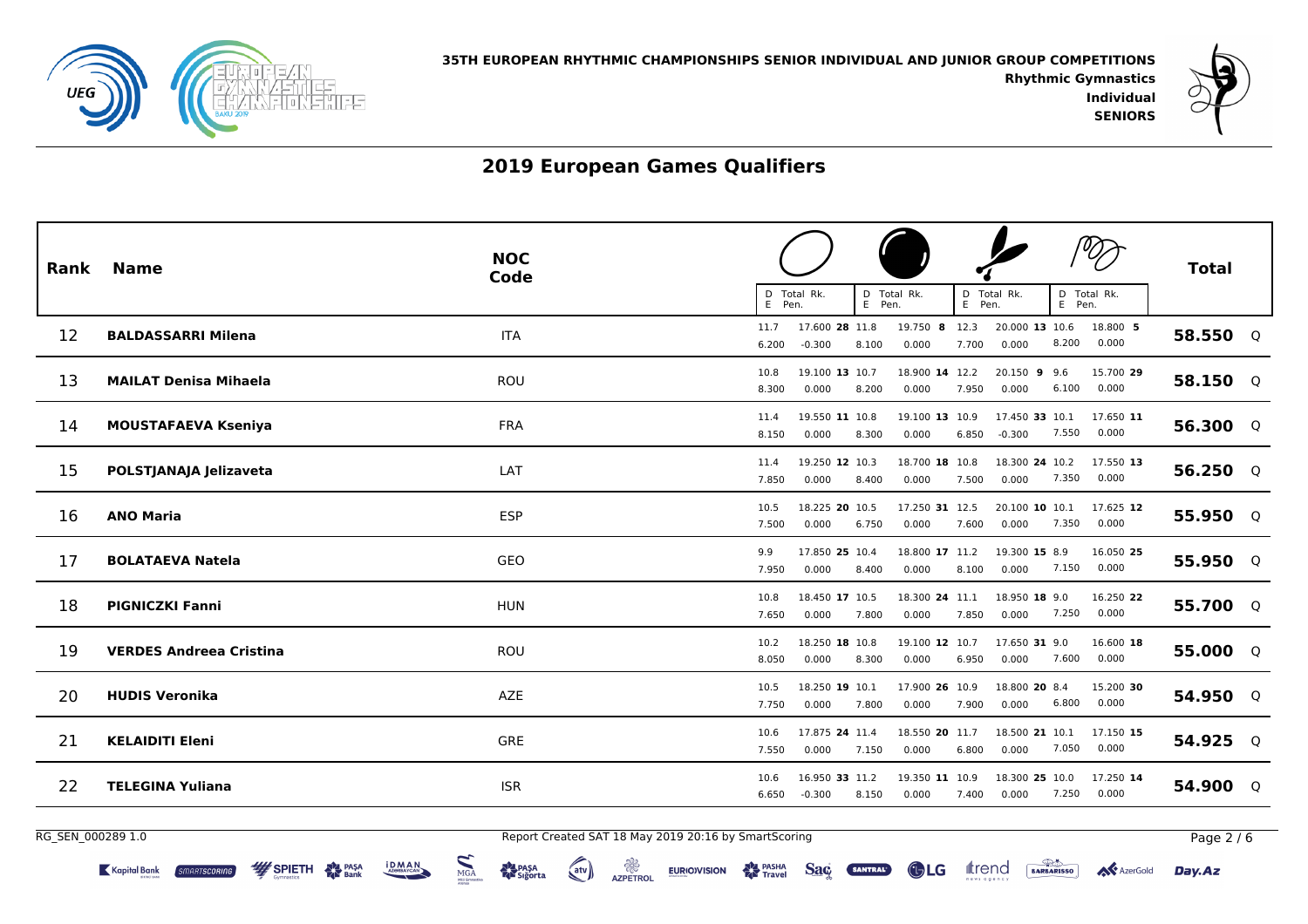



 **IndividualSENIORS**

## **2019 European Games Qualifiers**

| Rank              | <b>Name</b>                                                                                    | <b>NOC</b><br>Code                                                                                                                          | D Total Rk.<br>D Total Rk.                                                                         | D Total Rk.                                        | D Total Rk.                  | <b>Total</b>       |
|-------------------|------------------------------------------------------------------------------------------------|---------------------------------------------------------------------------------------------------------------------------------------------|----------------------------------------------------------------------------------------------------|----------------------------------------------------|------------------------------|--------------------|
| 23                | <b>ONOPRIIENKO Viktorija</b>                                                                   | <b>UKR</b>                                                                                                                                  | E Pen<br>E Pen.<br>17.950 23 10.7<br>10.6<br>17.600 27 11.9<br>7.400<br>$-0.050$<br>6.900<br>0.000 | E Pen.<br>19.150 17 9.5<br>6.950<br>7.250<br>0.000 | E Pen.<br>16.450 19<br>0.000 | 54.700 Q           |
| 24                | <b>CHAMZINA Alina</b>                                                                          | CZE                                                                                                                                         | 10.7<br>18.000 22 10.7<br>18.400 21 11.0<br>7.300<br>0.000<br>7.700<br>0.000                       | 18.250 26 8.1<br>6.850<br>7.250<br>0.000           | 14.950 32<br>0.000           | 54.650 Q           |
| 25                | <b>GERGALO Rebecca</b>                                                                         | <b>FIN</b>                                                                                                                                  | 18.650 15 10.0<br>14.850 46 11.6<br>11.0<br>7.700<br>$-0.050$<br>4.850<br>0.000                    | 19.250 16 9.2<br>7.500<br>7.650<br>0.000           | 16.700 17<br>0.000           | 54.600             |
| 26                | <b>TUNCEL Kamelya</b>                                                                          | <b>TUR</b>                                                                                                                                  | 11.1<br>18.625 16 10.4<br>18.050 25 11.3<br>7.350<br>0.000<br>7.650<br>0.000                       | 17.775 28 8.1<br>6.450<br>6.300<br>0.000           | 14.550 35<br>0.000           | 54.450             |
| 27                | <b>BEREZINA Polina</b>                                                                         | <b>ESP</b>                                                                                                                                  | 17.850 26 11.0<br>18.650 19 10.6<br>10.4<br>7.450<br>0.000<br>7.650<br>0.000                       | 17.900 27 9.8<br>7.200<br>7.300<br>0.000           | 17.000 16<br>0.000           | 54.400             |
| 28                | <b>RUPRECHT Nicol</b>                                                                          | <b>AUT</b>                                                                                                                                  | 17.200 31 9.7<br>17.450 28 11.2<br>10.3<br>6.900<br>0.000<br>7.750<br>0.000                        | 18.850 19 9.1<br>7.100<br>7.650<br>0.000           | 16.200 23<br>0.000           | 53.500             |
| 29                | <b>TIKKANEN Jouki</b>                                                                          | <b>FIN</b>                                                                                                                                  | 18.200 21 10.1<br>18.300 23 10.0<br>10.3<br>7.900<br>0.000<br>0.000<br>8.200                       | 16.600 38 8.4<br>6.650<br>6.600<br>0.000           | 15.050 31<br>0.000           | 53.100             |
| 30                | <b>PODGORSEK Aleksandra</b>                                                                    | <b>SLO</b>                                                                                                                                  | 10.3<br>17.300 30 9.7<br>15.200 44 10.5<br>0.000<br>6.100<br>7.000<br>$-0.600$                     | 18.300 23 9.9<br>0.000<br>7.800                    | 16.050 26<br>6.200 -0.050    | 51.650             |
| 31                | <b>BUDGINAS Brigita</b>                                                                        | LTU                                                                                                                                         | 9.1<br>15.500 46 9.8<br>17.350 30 10.9<br>6.400<br>0.000<br>7.550<br>0.000                         | 17.750 30 8.9<br>6.950<br>6.850<br>0.000           | 15.850 28<br>0.000           | 50.950             |
| 32                | <b>KOZIOL Natalia</b>                                                                          | POL                                                                                                                                         | 9.8<br>17.050 32 9.8<br>16.525 37 10.7<br>7.250<br>0.000<br>6.950<br>0.000                         | 17.350 35 7.6<br>5.900<br>6.650<br>0.000           | 13.500 41<br>0.000           | 50.925             |
| 33                | <b>ZACREVSCHI Anastasia</b>                                                                    | MDA                                                                                                                                         | 9.6<br>16.300 38 9.5<br>16.950 33 10.1<br>6.700<br>0.000<br>7.450<br>0.000                         | 17.150 36 9.9<br>6.350<br>7.050<br>0.000           | 16.375 20<br>$-0.050$        | 50.475             |
| RG_SEN_000289 1.0 | $\sum_{MGA}$<br><b>iDMAN</b><br><b>WE SPIETH AN PASA</b><br>Kapital Bank<br><b>MARTSCORING</b> | Report Created SAT 18 May 2019 20:16 by SmartScoring<br>。<br>AZPETROL<br><b>ALA</b> PASA<br><b>RA</b> Sigorta<br>atv)<br><b>EURIOVISION</b> | <b>PASHA</b><br>Travel<br>Sac<br><b>OLG</b><br>SANTRAL                                             | <b>BARBARISSO</b><br><b>ftrend</b>                 | A AzerGold                   | Page 3/6<br>Day.Az |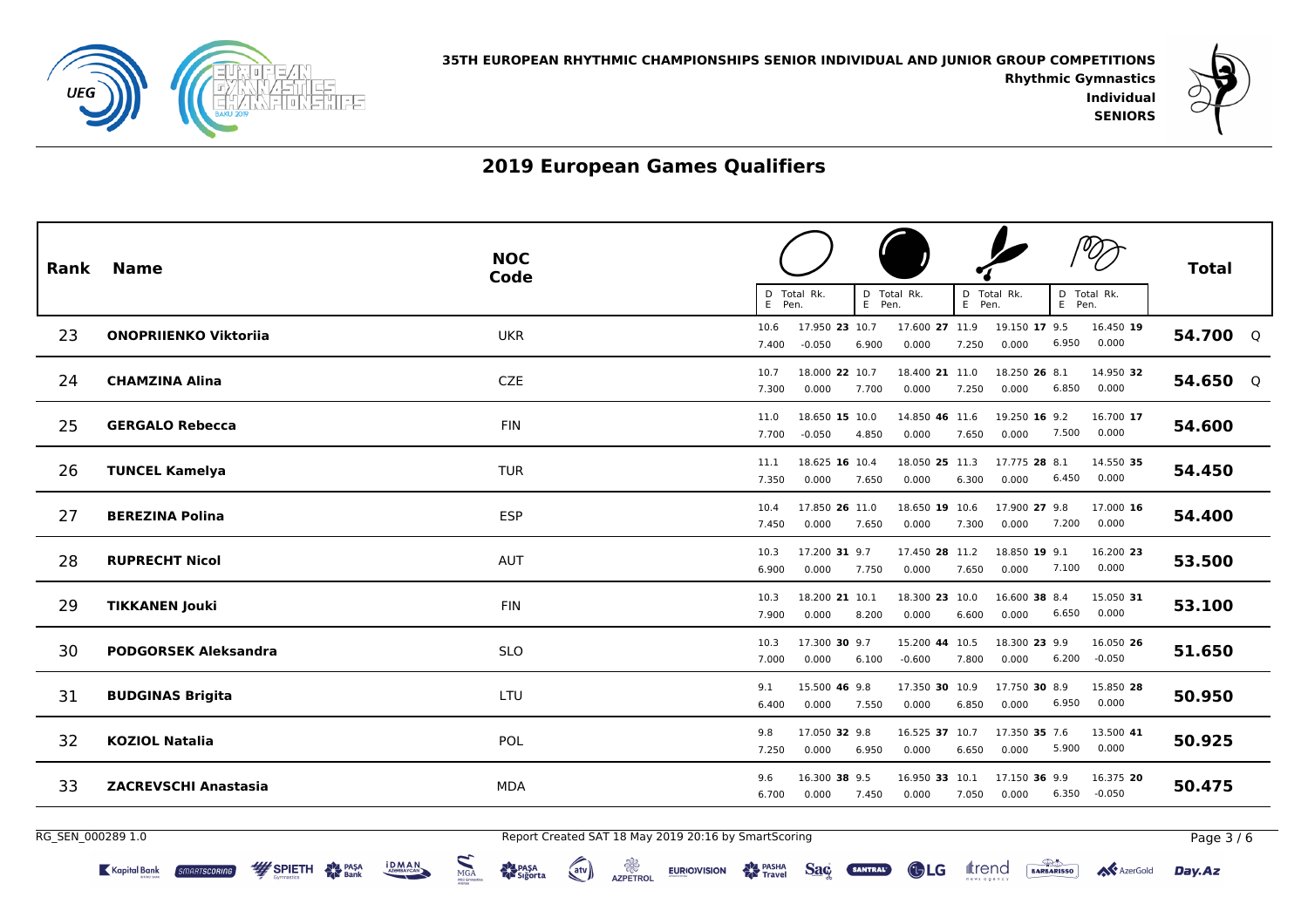



 **IndividualSENIORS**

### **2019 European Games Qualifiers**

| Rank              | <b>Name</b>                                                                                         | <b>NOC</b><br>Code                                                                                                                                                                                             | D Total Rk.<br>D Total Rk.<br>E Pen.<br>E Pen.                                 | D Total Rk.<br>D Total Rk.<br>E Pen.<br>E Pen.                         | <b>Total</b>         |
|-------------------|-----------------------------------------------------------------------------------------------------|----------------------------------------------------------------------------------------------------------------------------------------------------------------------------------------------------------------|--------------------------------------------------------------------------------|------------------------------------------------------------------------|----------------------|
| 34                | <b>SKITTIDI Viktoria</b>                                                                            | <b>CYP</b>                                                                                                                                                                                                     | 17.700 27 10.2<br>16.950 34 9.9<br>10.3<br>7.400<br>0.000<br>7.050<br>$-0.300$ | 15.650 45 4.1<br>10.750 55<br>6.650<br>0.000<br>5.750<br>0.000         | 50.300               |
| 35                | <b>BOGDANOVA Viktoria</b>                                                                           | <b>EST</b>                                                                                                                                                                                                     | 15.950 41 9.6<br>16.375 38 10.4<br>9.3<br>6.650<br>6.950<br>0.000<br>0.000     | 17.350 34 7.6<br>12.950 45<br>0.000<br>5.350<br>6.950<br>0.000         | 49.675               |
| 36                | <b>FERREIRA Margarida</b>                                                                           | <b>POR</b>                                                                                                                                                                                                     | 16.550 35 9.2<br>16.550 36 9.6<br>9.2<br>7.350<br>0.000<br>7.350<br>0.000      | 16.450 39 7.4<br>14.000 38<br>6.600<br>0.000<br>6.850<br>0.000         | 49.550               |
| 37                | <b>JUHASZ Anna</b>                                                                                  | <b>HUN</b>                                                                                                                                                                                                     | 9.2<br>15.975 40 9.7<br>17.050 32 9.9<br>7.000<br>0.000<br>7.350<br>0.000      | 16.450 40 7.3<br>13.800 39<br>6.500<br>0.000<br>6.550<br>0.000         | 49.475               |
| 38                | <b>ARBOLISHVILI Ketevan</b>                                                                         | GEO                                                                                                                                                                                                            | 10.0<br>17.400 29 10.5<br>7.400<br>0.000                                       | 17.750 29 8.2<br>14.300 37<br>0.000<br>6.100<br>7.250<br>0.000         | 49.450               |
| 39                | <b>AESMA Carmen Marii</b>                                                                           | <b>EST</b>                                                                                                                                                                                                     | 13.300 56<br>8.1<br>5.200<br>0.000                                             | 18.350 22 9.5<br>16.000 27<br>10.9<br>0.000<br>6.500<br>7.450<br>0.000 | 47.650               |
| 40                | <b>KILINANOVA Xenia</b>                                                                             | <b>SVK</b>                                                                                                                                                                                                     | 16.325 37 9.1<br>16.250 40 7.9<br>9.4<br>7.150<br>0.000<br>7.250<br>$-0.100$   | 14.500 50 8.2<br>14.950 33<br>6.800 -0.050<br>6.600<br>0.000           | 47.525               |
| 41                | <b>SALES Laura</b>                                                                                  | <b>POR</b>                                                                                                                                                                                                     | 9.7<br>16.700 34 8.6<br>14.400 53 9.0<br>7.000<br>0.000<br>5.800<br>0.000      | 15.700 43 7.2<br>13.250 42<br>$-0.050$<br>5.850<br>0.000<br>6.700      | 46.800               |
| 42                | JOSEPH-NOEL Celia                                                                                   | <b>FRA</b>                                                                                                                                                                                                     | 9.7<br>15.100 49 9.6<br>16.350 39 9.4<br>5.700<br>6.750<br>0.000<br>$-0.300$   | 15.300 46 7.7<br>13.800 40<br>6.100<br>0.000<br>5.900<br>0.000         | 46.750               |
| 43                | <b>BRATSBERG Ingrid</b>                                                                             | <b>NOR</b>                                                                                                                                                                                                     | 9.1<br>14.750 47<br>5.650<br>0.000                                             | 8.8<br>15.650 44 8.4<br>14.850 34<br>0.000<br>6.200<br>6.850<br>0.000  | 45.250               |
| 44                | <b>BLAZIC Andrijana</b>                                                                             | <b>SRB</b>                                                                                                                                                                                                     | 9.9<br>16.200 39 9.2<br>15.850 43 7.2<br>6.350<br>$-0.050$<br>6.650<br>0.000   | 12.150 57 5.6<br>10.600 56<br>5.000<br>0.000<br>4.950<br>0.000         | 44.200               |
| RG_SEN_000289 1.0 | $\sum_{MGA}$<br><b>i D M A N</b><br><b>WE SPIETH AN PASA</b><br>Kapital Bank<br><b>SMARTSCORING</b> | Report Created SAT 18 May 2019 20:16 by SmartScoring<br><b>&amp;</b><br>AZPETROL<br><b>A<sup>D</sup>A PASA</b><br><b>RA</b> Siğorta<br>$\left(\begin{matrix}$ atv $\end{matrix}\right)$<br><b>EURIO)VISION</b> | <b>PASHA</b><br><b>RA</b> Travel<br>Sac<br><b>GLG</b><br>SANTRAL               | <b>BARBARISSO</b><br><b>ftrend</b><br><b>Ave</b> AzerGold              | Page 4 / 6<br>Day.Az |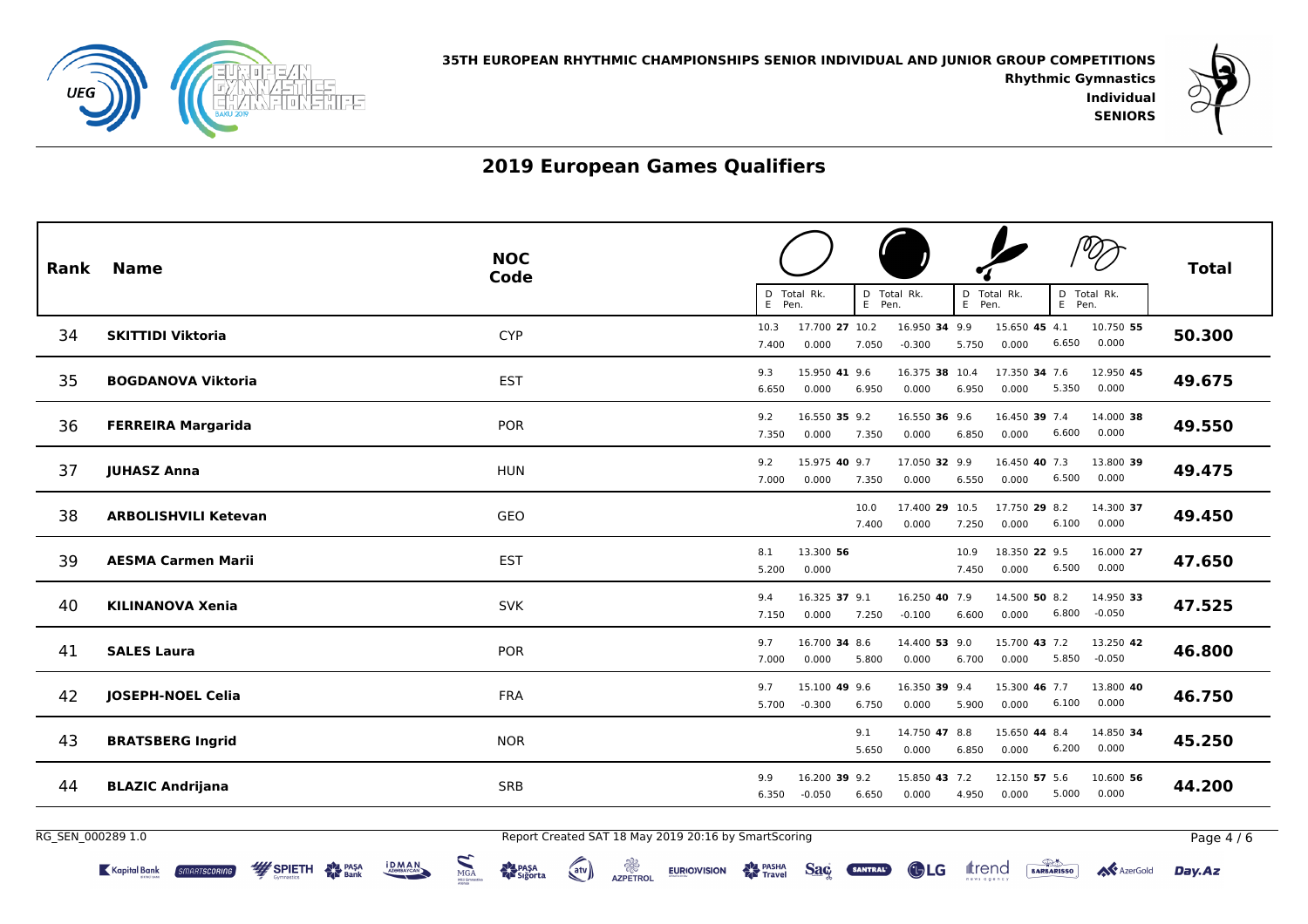



 **IndividualSENIORS**

Irend BARBARISSO

**AV** AzerGold

Day.Az

## **2019 European Games Qualifiers**

| Rank              | <b>Name</b>                    | <b>NOC</b><br>Code | <b>Total</b><br>D Total Rk.<br>D Total Rk.<br>D Total Rk.<br>D Total Rk.<br>E Pen.<br>E Pen.<br>E Pen.<br>E Pen.                                         |
|-------------------|--------------------------------|--------------------|----------------------------------------------------------------------------------------------------------------------------------------------------------|
| 45                | <b>OZCAN Zeynep</b>            | <b>TUR</b>         | 15.450 47 9.7<br>15.975 42 7.6<br>12.650 47<br>8.9<br>12.300 56 7.0<br>44.075<br>5.650<br>0.000<br>6.550<br>0.000<br>0.000<br>4.700<br>0.000<br>6.550    |
| 46                | <b>ZALESAKOVA Sabina</b>       | <b>CZE</b>         | 13.050 58 8.8<br>14.550 52 10.1<br>16.450 41 5.6<br>9.900 59<br>8.1<br>44.050<br>0.000<br>4.300<br>4.950<br>6.350<br>0.000<br>0.000<br>5.750<br>0.000    |
| 47                | <b>STOJANOV Rejchl</b>         | <b>MKD</b>         | 15.650 43 8.8<br>12.300 59 9.0<br>15.200 47 7.0<br>12.500 49<br>9.2<br>43.350<br>5.500<br>0.000<br>6.450<br>0.000<br>3.800<br>$-0.300$<br>6.200<br>0.000 |
| 48                | <b>SMIRNOVA Elena</b>          | <b>LUX</b>         | 14.000 52 8.2<br>14.150 51 5.9<br>7.8<br>14.700 48 8.4<br>11.250 53<br>42.850<br>5.350 0.000<br>6.200<br>0.000<br>6.500<br>6.050<br>0.000<br>0.000       |
| 49                | <b>PINGOU Anastasia</b>        | <b>CYP</b>         | 14.600 50 7.2<br>8.6<br>15.250 48 8.1<br>9.350 60 7.1<br>12.950 44<br>42.800<br>5.850<br>0.000<br>0.000<br>6.900<br>0.000<br>6.500<br>0.000<br>2.150     |
| 50                | WISNIEWSKA Natalia             | POL                | 16.350 36 8.4<br>13.400 56 8.1<br>12.700 55 6.7<br>10.400 58<br>9.3<br>42.450<br>3.700<br>0.000<br>0.000<br>7.050<br>0.000<br>5.000<br>0.000<br>4.600    |
| 51                | <b>MIZUNE Karolina</b>         | LAT                | 8.1<br>14.550 50 8.3<br>14.600 51 8.7<br>13.250 54 6.8<br>11.250 54<br>42.400<br>5.050 -0.600<br>6.450<br>0.000<br>6.300<br>0.000<br>5.150<br>$-0.600$   |
| 52                | <b>SAMBOL Lana</b>             | <b>CRO</b>         | 5.1<br>10.625 60 7.8<br>13.900 54 8.7<br>15.150 48 6.0<br>12.350 50<br>41.400<br>0.000<br>6.350<br>0.000<br>6.050<br>$-0.300$<br>0.000<br>6.450<br>6.100 |
| 53                | <b>HOFMANN Lisa</b>            | <b>AUT</b>         | 13.850 53 7.2<br>12.550 58 8.3<br>14.100 52 4.6<br>9.200 60<br>7.5<br>40.500<br>0.000<br>4.600<br>6.650<br>$-0.050$<br>5.350<br>0.000<br>5.800<br>0.000  |
| 54                | <b>BOZIC Laura</b>             | <b>CRO</b>         | 14.500 51 7.6<br>12.900 57 6.8<br>11.500 58 7.0<br>12.700 46<br>7.5<br>40.100<br>5.700<br>0.000<br>7.000<br>0.000<br>5.900<br>$-0.600$<br>4.700<br>0.000 |
| 55                | <b>STOYANOVA Anna Krasteva</b> | <b>NOR</b>         | 12.900 59 8.6<br>13.650 55<br>12.250 52<br>7.3<br>6.3<br>38.800<br>5.950 0.000<br>$-0.300$<br>5.350<br>0.000<br>5.900                                    |
| RG_SEN_000289 1.0 |                                |                    | Report Created SAT 18 May 2019 20:16 by SmartScoring<br>Page 5 / 6                                                                                       |

o o poder<br>AZPETROL

 $\left(\begin{matrix}$ atv $\end{matrix}\right)$ 

**EURIOVISION PASHA**<br>Travel

Sac

SANTRAL

**CDLG** 

**iDMAN** 

**WE SPIETH AN PASA** 

Kapital Bank

*MARTSCORIN* 

MGA